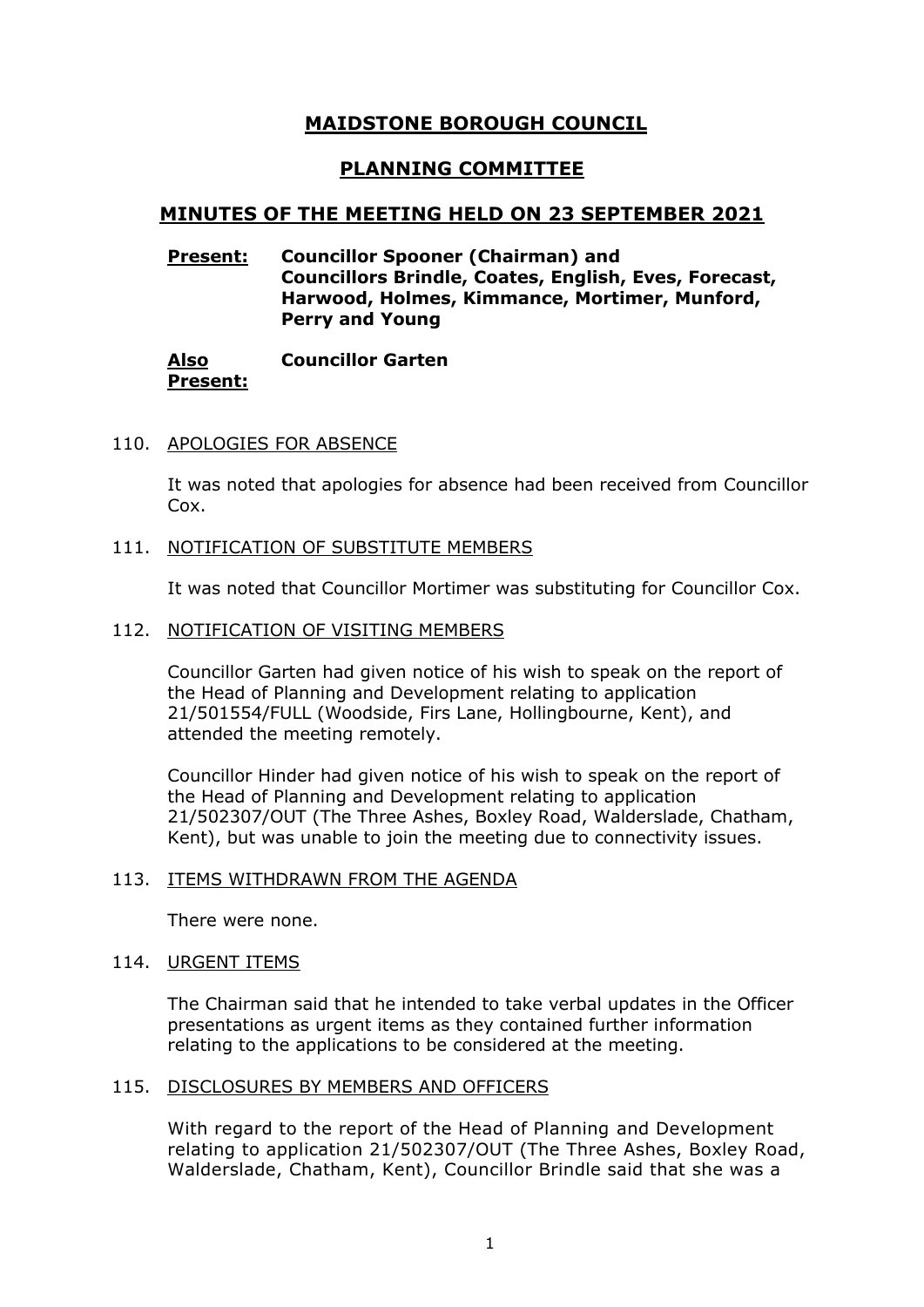Member of Boxley Parish Council's Environment Committee when it discussed the proposed development. She was pre-determined and would not participate in the discussion or the voting when the application was considered.

## 116. DISCLOSURES OF LOBBYING

The following disclosures of lobbying were noted:

| Item<br>12. | 21/501554/FULL - Woodside,<br>Firs Lane, Hollingbourne, Kent | Councillors Brindle, Eves,<br>Forecast, Harwood, Kimmance,<br>Mortimer, Munford, Perry,<br>Spooner and Young |
|-------------|--------------------------------------------------------------|--------------------------------------------------------------------------------------------------------------|
| Item        | 21/503237/FULL -                                             | <b>Councillor Perry</b>                                                                                      |
| 13.         | 49 Surrenden Road,                                           |                                                                                                              |
|             | Staplehurst, Tonbridge, Kent                                 |                                                                                                              |
| Item        | 21/502307/OUT - The Three                                    | Councillors Eves, Forecast,                                                                                  |
| 14.         | Ashes, Boxley Road,                                          | Harwood, Kimmance, Munford                                                                                   |
|             | Walderslade, Chatham, Kent                                   | and Young                                                                                                    |
| Item        | 21/503799/FULL - Corbin                                      | <b>Councillor Brindle</b>                                                                                    |
| 15.         | Business Park, Caring Lane,                                  |                                                                                                              |
|             | Bearsted, Kent                                               |                                                                                                              |

See Minute 121 below

## 117. EXEMPT ITEMS

**RESOLVED:** That the items on the agenda be taken in public as proposed.

## 118. MINUTES OF THE MEETING HELD ON 26 AUGUST 2021

**RESOLVED:** That the Minutes of the meeting held on 26 August 2021 be approved as a correct record and signed.

119. PRESENTATION OF PETITIONS

There were no petitions.

120. DEFERRED ITEMS

20/504386/FULL - CHANGE OF USE OF THE LAND FOR THE SITING OF 3 NO. STATIC CARAVANS AND 3 NO. TOURING CARAVANS FOR GYPSY/TRAVELLER OCCUPATION (REVISED SCHEME TO 18/506342/FULL) - THE ORCHARD PLACE, BENOVER ROAD, YALDING, KENT

20/505611/SUB - SUBMISSION OF DETAILS TO DISCHARGE CONDITION 18 - FOUL AND SURFACE WATER SEWERAGE DISPOSAL SUBJECT TO 14/502010/OUT - DICKENS GATE, MARDEN ROAD, STAPLEHURST, TONBRIDGE, KENT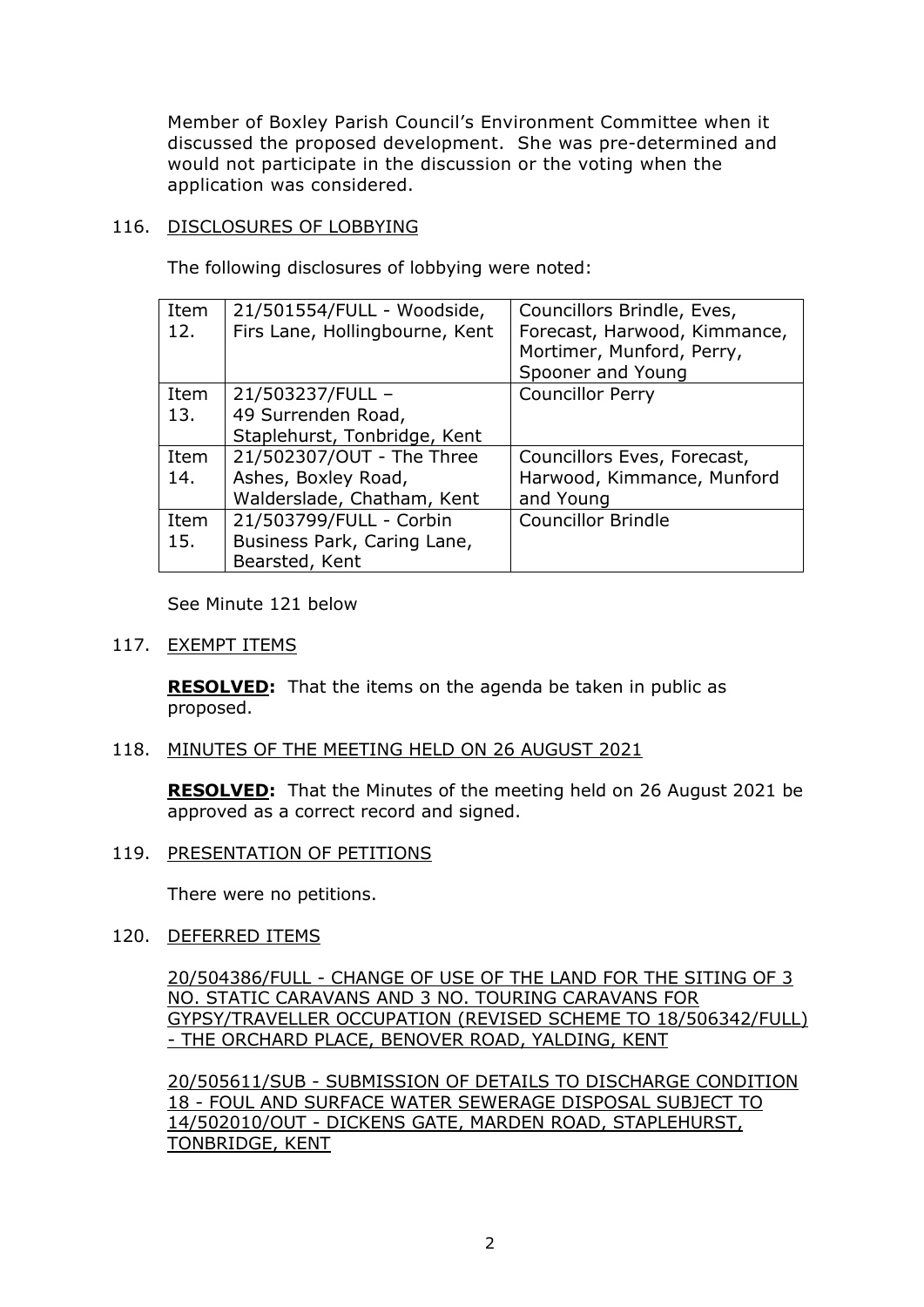The Development Manager said that he had nothing further to report in respect of these applications at present.

#### 121. 21/501554/FULL - DEMOLITION OF EXISTING DWELLING AND ERECTION OF 3 NO. DETACHED DWELLINGS - WOODSIDE, FIRS LANE, HOLLINGBOURNE, KENT

The Committee considered the report of the Head of Planning and Development.

In introducing the application, the Development Manager advised the Committee that:

Since publication of the agenda, a new letter of objection had been received reiterating some issues that had been addressed already in the report. These could be summarised as follows:

The plans that had been submitted with the application did not reflect the current position and were, therefore, inaccurate.

A previous application for a development of three houses was rejected last year. It was stated that "this inappropriate development of garden land would represent poor design and would neither maintain nor enhance local distinctiveness of the countryside and the Len Valley Landscape of Local Value".

The amended plans in terms of the withdrawal of the garages in place of parking spaces did not preclude these being built in the future.

Previously documented concerns regarding the increase in traffic.

The Forestry Commission had stated that although they had issued a restocking notice to replant 77 trees, to date, this had not been addressed.

The plot was far more suited to two larger properties to be more in keeping with other dwellings in the lane.

- He wished to correct paragraph 8.1 of the report where reference was made to the Council being able to demonstrate a 6.1-year housing land supply as of 1 April 2020. At the meeting of the Strategic Planning and Infrastructure Committee held on 21 September 2021, it was reported that the Council had a 5.6-year housing land supply as of 1 April 2021 with no impact on the housing delivery test requirements.
- He wished to reiterate that the Restocking Notice or any subsequent Enforcement Notice did not prevent Members from making a decision on the planning application.

Ms Giles, an objector, addressed the meeting in person.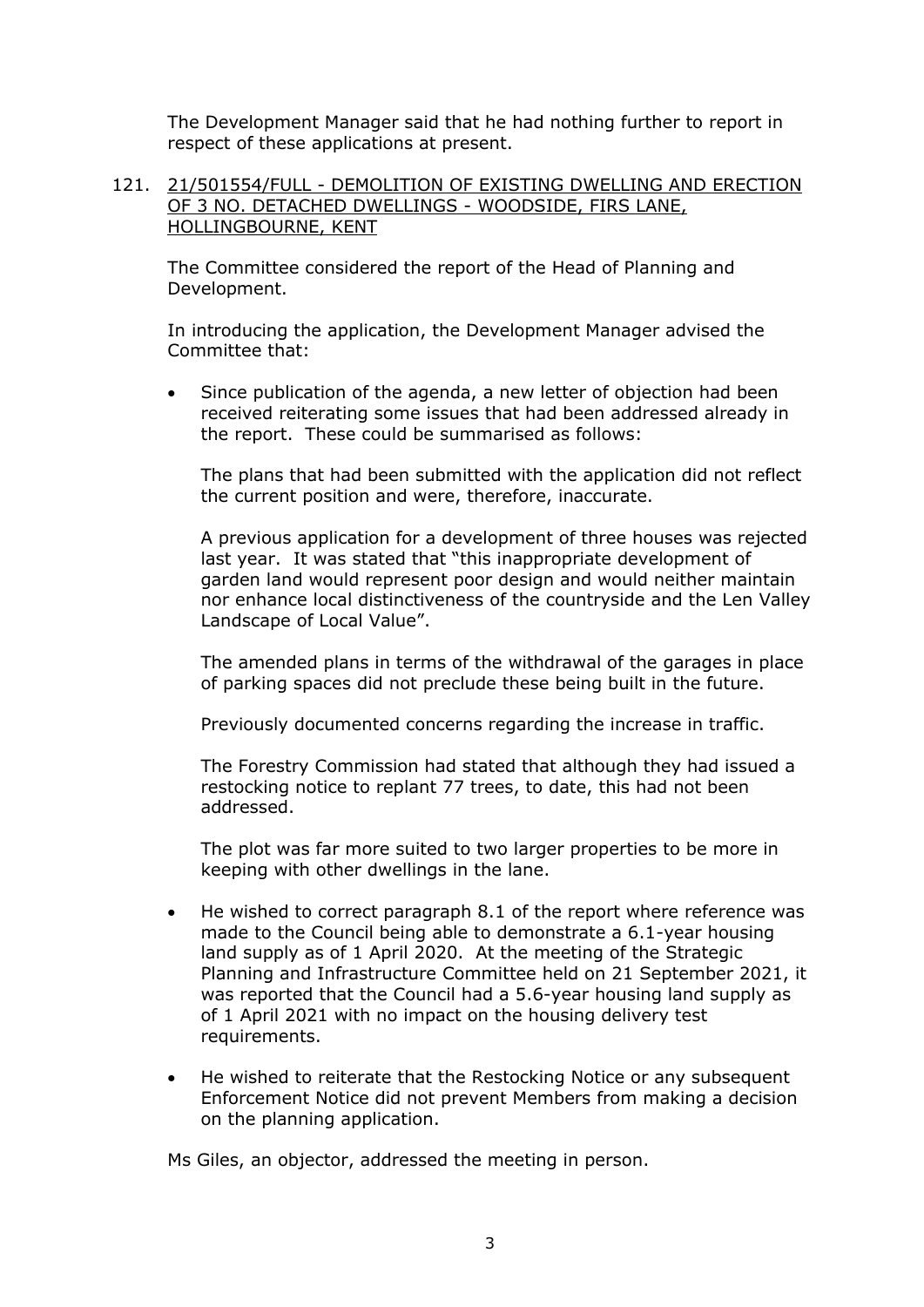In the absence of a representative of the Parish Council, and with the Chairman's agreement, Ms Osborn-Howard, another objector, addressed the meeting in person.

Mr Court, agent for the applicant, addressed the meeting in person.

Councillor Garten (Visiting Member) addressed the meeting remotely.

Contrary to the recommendation of the Head of Planning and Development, the Committee agreed to refuse permission for the following reasons:

The development would consolidate sporadic and urbanising development and by virtue of its impact by day and night on the rural landscape would cause unacceptable harm to the character and appearance of the area. This inappropriate development of garden land would represent poor design and by virtue of Firs Lane projecting into the open countryside and the scale and mass of the proposed dwellings would have a disproportionate impact on the Len Valley Landscape of Local Value which fails to conserve or enhance this landscape character of importance contrary to policies SS1 and SP17 of the Maidstone Borough Local Plan 2017.

The Committee also gave delegated powers to the Head of Planning and Development to amend the wording of the reasons for refusal following a review to determine whether there is further harm to the Len Valley Landscape of Local Value character in short and medium-range views from Old Mill Lane.

## **RESOLVED:**

1. That permission be refused for the reasons:

The development would consolidate sporadic and urbanising development and by virtue of its impact by day and night on the rural landscape would cause unacceptable harm to the character and appearance of the area. This inappropriate development of garden land would represent poor design and by virtue of Firs Lane projecting into the open countryside and the scale and mass of the proposed dwellings would have a disproportionate impact on the Len Valley Landscape of Local Value which fails to conserve or enhance this landscape character of importance contrary to policies SS1 and SP17 of the Maidstone Borough Local Plan 2017.

2. That the Head of Planning and Development be given delegated powers to amend the wording of the reasons for refusal following a review to determine whether there is further harm to the Len Valley Landscape of Local Value character in short and medium-range views from Old Mill Lane.

Voting: 12 – For 0 – Against 0 – Abstentions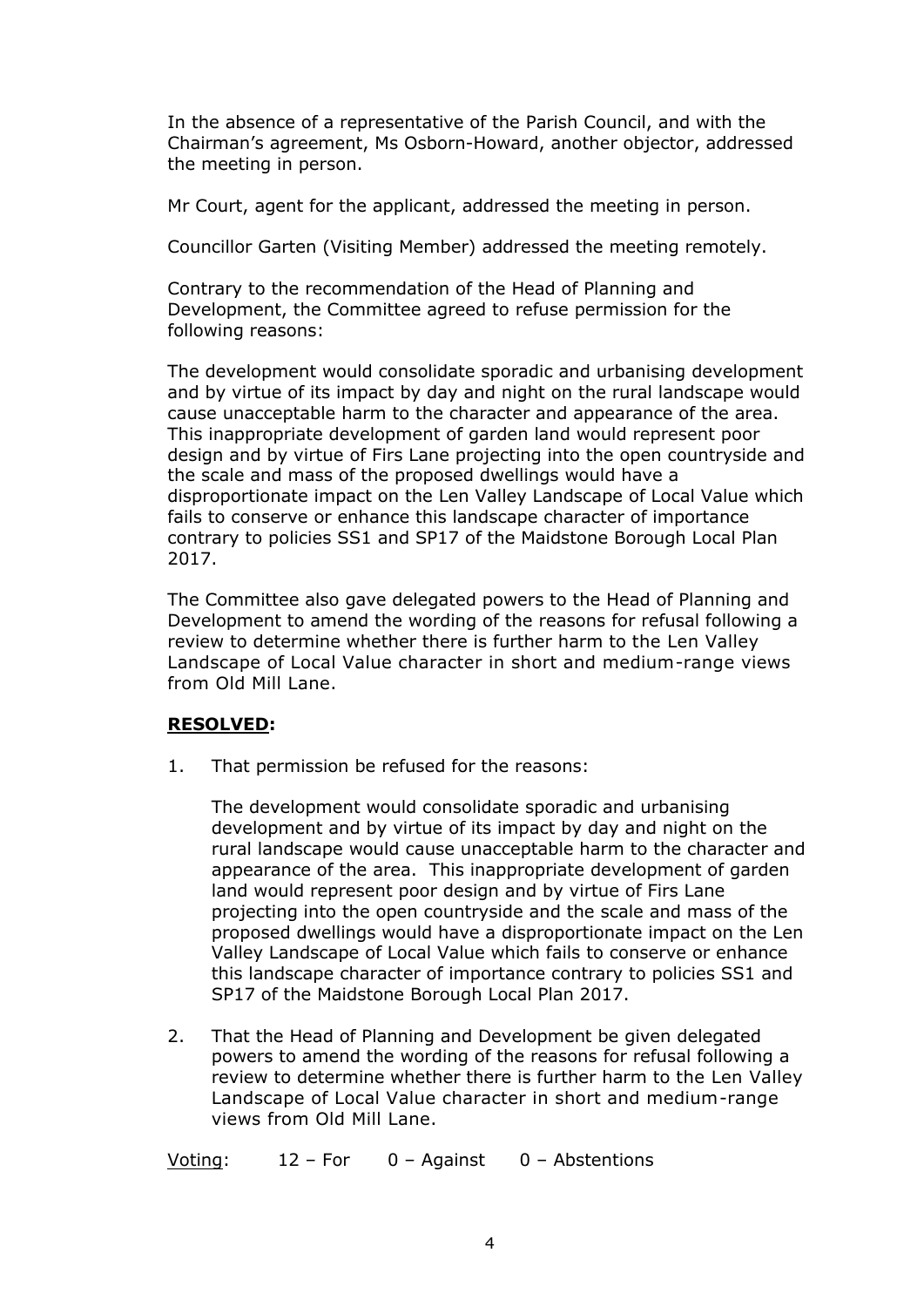## Note:

Councillor Holmes joined the meeting at the start of this item. He said that he had no disclosures of interest and that he had been lobbied on agenda items 12 (21/501554/FULL - Woodside, Firs Lane, Hollingbourne, Kent) and 14 (21/502307/OUT - The Three Ashes, Boxley Road, Walderslade, Chatham, Kent).

Councillor English left the meeting during consideration of this application and was not present for the voting.

122. 21/502307/OUT - OUTLINE APPLICATION WITH ACCESS MATTERS SOUGHT FOR A RESIDENTIAL DEVELOPMENT (MATTERS OF APPEARANCE, LANDSCAPING, LAYOUT AND SCALE ARE RESERVED FOR FUTURE CONSIDERATION) - THE THREE ASHES, BOXLEY ROAD, WALDERSLADE, CHATHAM, KENT

The Committee considered the report of the Head of Planning and Development.

Mr Chapman, an objector, addressed the meeting remotely.

In the absence of a representative of the Parish Council, and with the Chairman's agreement, Mr Crane, another objector, addressed the meeting remotely.

Mr Nicholls, agent for the applicant, addressed the meeting remotely.

Councillor Hinder, a Visiting Member, was unable to address the Committee remotely due to connectivity issues.

#### **RESOLVED:**

1. That outline permission be granted subject to the conditions and informatives set out in the report, with:

The amendment of condition 10 (Enhancement of Biodiversity) to (a) delete the words *at least one* from the second sentence and refer to integrated *methods* and (b) require the development to achieve a 10% net biodiversity gain;

The amendment of condition 12 (Landscaping) to specify the creation of a wood pasture to include Lime, Oak, Beech, Wild Cherry and Common Hawthorn trees with rough grass/flower grass underneath;

The amendment of condition 16 (External Lighting) to prohibit LED lighting and to specify the use of red lighting in the interests of biodiversity;

An amendment to condition 3 (Details to be submitted pursuant to condition 1 (Reserved Matters)) limiting the number of residential dwellings on the site to no more than two;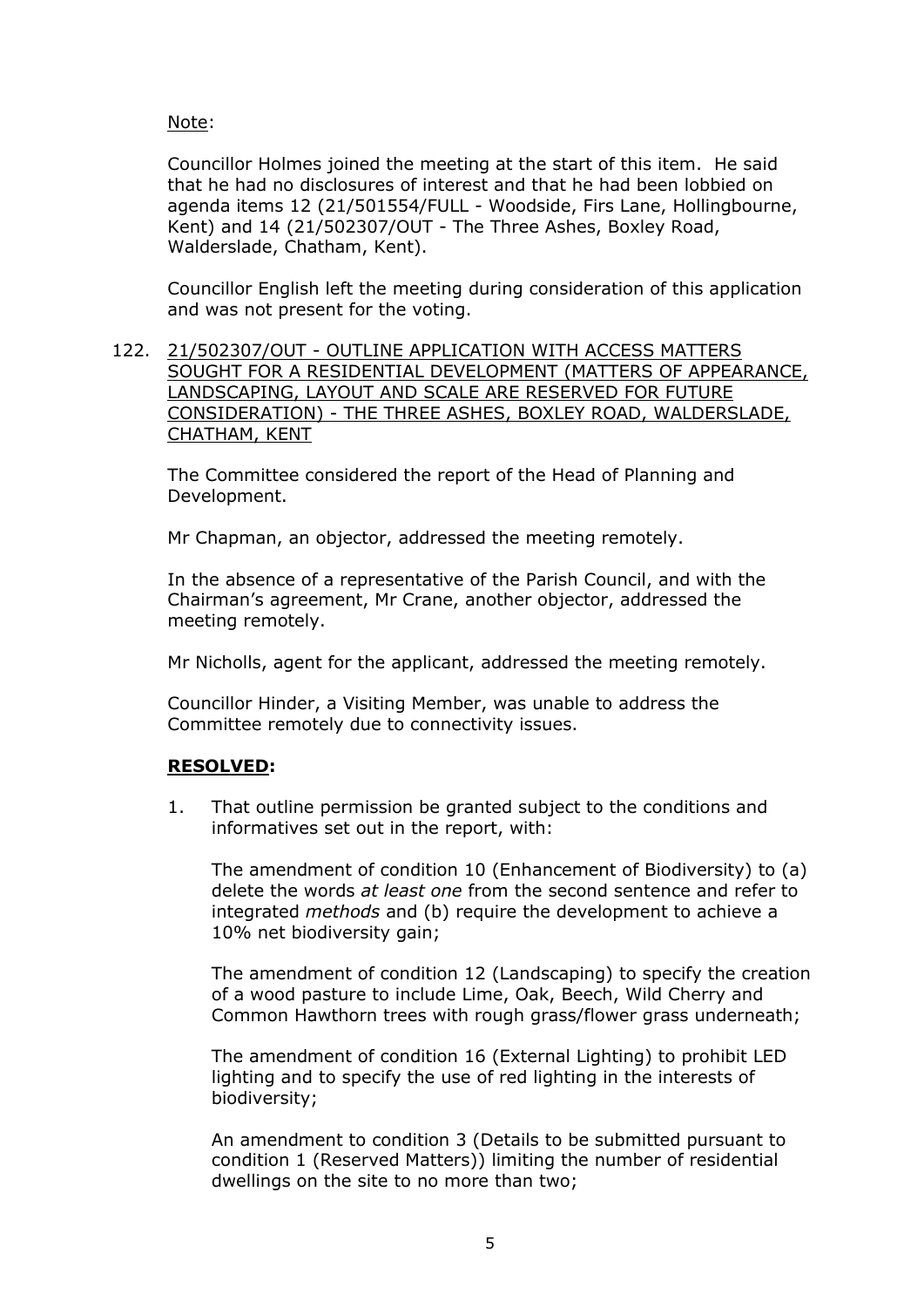An additional condition requiring the installation of renewables such as air or ground source heat pumps and specifying that fossil fuels shall not be used in heating systems;

An additional informative advising the applicant that high standards of design, materials, landscaping and tree planting are required when the detailed application comes forward; and

An additional informative explaining that following implementation of the replanting scheme, the woodland Tree Preservation Order will be revisited to include the new planting and to become a site-specific Tree Preservation Order.

2. That the Head of Planning and Development be given delegated powers to finalise the wording of the amended and additional conditions and informatives and to amend any other conditions as a consequence.

Voting: 12 – For 0 – Against 0 - Abstentions

Note: Having stated that she had pre-determined this application, Councillor Brindle did not participate in the discussion or the voting.

123. 21/503799/FULL - ERECTION OF 2 NO. LIGHT INDUSTRIAL UNITS (USE CLASS E(G)(II) AND E(G)(III)) AND ASSOCIATED WORKS - CORBIN BUSINESS PARK, CARING LANE, BEARSTED, KENT

The Committee considered the report of the Head of Planning and Development.

**RESOLVED:** That permission be granted subject to the conditions and informatives set out in the report.

Voting: 13 – For 0 – Against 0 – Abstentions

Note: Councillor Munford left the meeting after consideration of this application (7.48 p.m.).

124. 21/503237/FULL - CONVERSION OF GARAGE INTO HABITABLE SPACE. ERECTION OF SINGLE STOREY FRONT AND TWO STOREY SIDE EXTENSIONS. CREATION OF FIRST FLOOR SIDE AND REAR EXTENSIONS, INCLUDING INTERNAL ALTERATIONS - 49 SURRENDEN ROAD, STAPLEHURST, TONBRIDGE, KENT

The Committee considered the report of the Head of Planning and Development.

Mr Coveney, an objector, addressed the meeting remotely.

Prior to the debate, Councillor Perry said that he was a Member of Staplehurst Parish Council. However, he had not participated in the Parish Council's discussions on the application and intended to speak and vote.